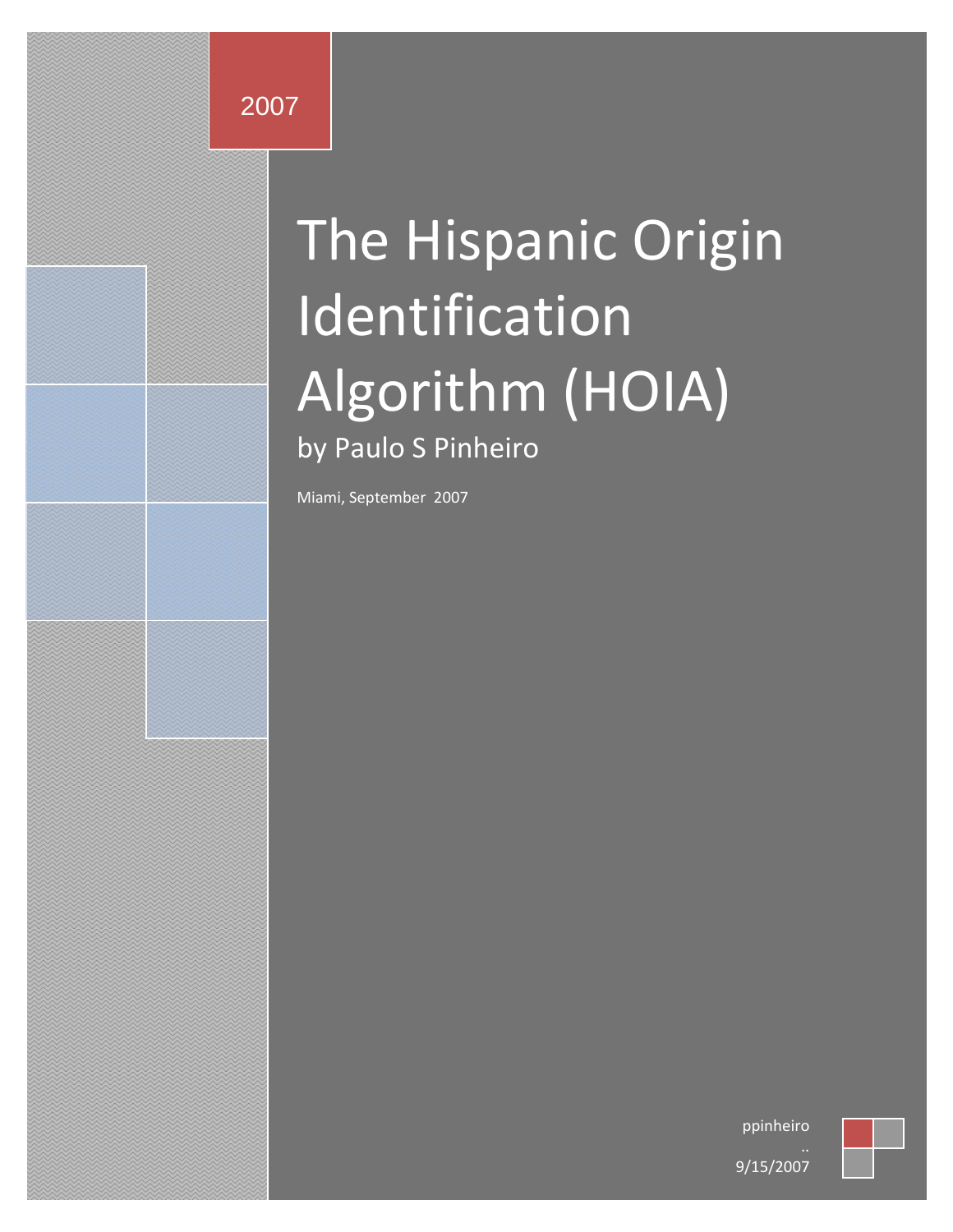#### **CODE LIST**

**A** =HISPANIC ORIGIN FROM THE CANCER REGISTRY DATABASE (NAACCR DATA ITEM 190)

SEE SPANISH HISPANIC/ORIGIN CODE LIST IN APPENDIX.

**B**= HISPANIC ORIGIN FROM THE DEATH CERTIFICATE

0=NOT HISPANIC 1=MEXICAN 2=PUERTO RICAN 3=CUBAN 4=SOUTH AND CENTRAL AMERICAN 5=OTHER AND UNKNOWN HISPANIC 6=HAITIAN 9=UNKNOWN OR MISSING

**C**= PLACE OF BIRTH FROM THE DEATH CERTIFICATE

SEE APPENDIX B –GEOCODES LIST IN APPENDIX

**D**= PLACE OF BIRTH FROM THE CANCER REGISTRY DATABASE (NAACCR DATA ITEM 250)

SEE APPENDIX B –GEOCODES LIST IN APPENDIX

**H**= HISPANIC NAME (H=1 means Hispanic name; H=0 means non-Hispanic name).

**Z**= HISPANIC ORIGIN AFTER RUNNING THE ALGORITH

SEE SPANISH HISPANIC/ORIGIN CODE LIST BELOW (Z CODES ARE THE SAME AS NAACCR DATA ITEM 190). AFTER RUNNING THE PRESENT ALGORITHM ONLY CODES 0,1,2,3,4,5,6 AND 8 WILL BE POSSIBLE. CODES 7 AND 9 ARE NOT POSSIBLE RESULTS OF THE ALGORITHM

reference: NAACCR Latino Research Work Group. *NAACCR Guideline for Enhancing Hispanic/LatinoIdentification: Revised NAACCR Hispanic/Latino Identification Algorithm [NHIA v2].* Springfield (IL):North American Association of Central Cancer Registries. September 2005.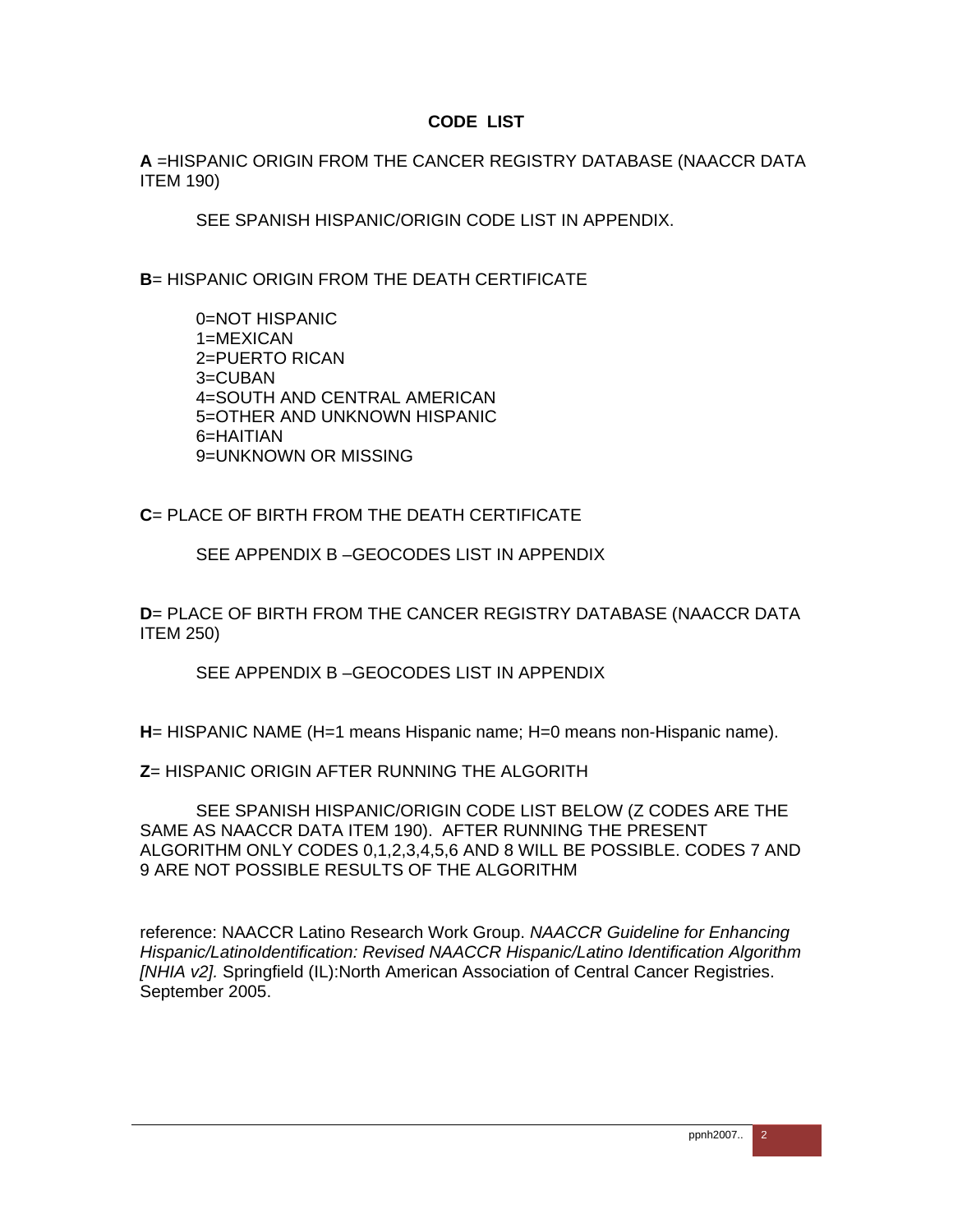

ppnh2007.. 3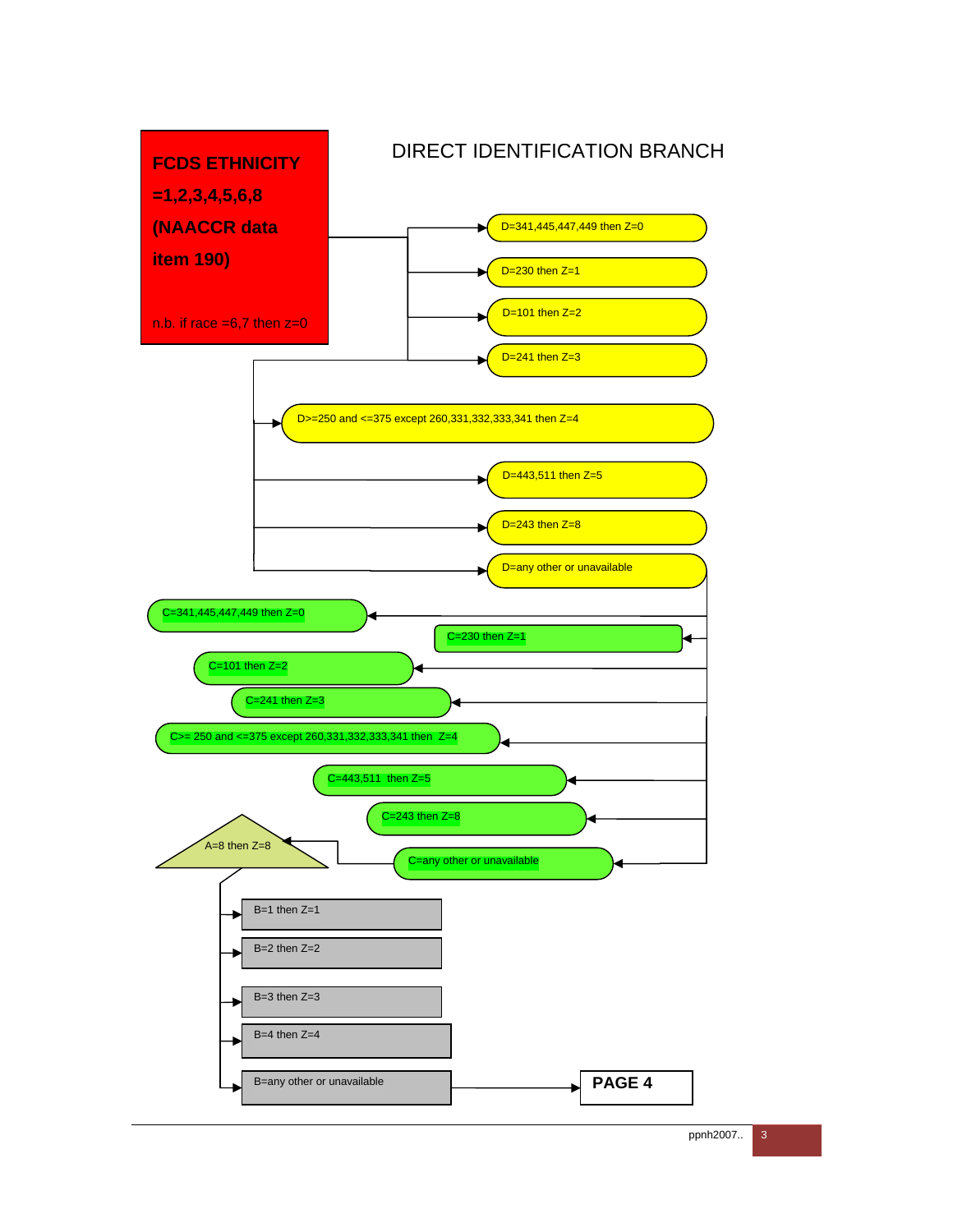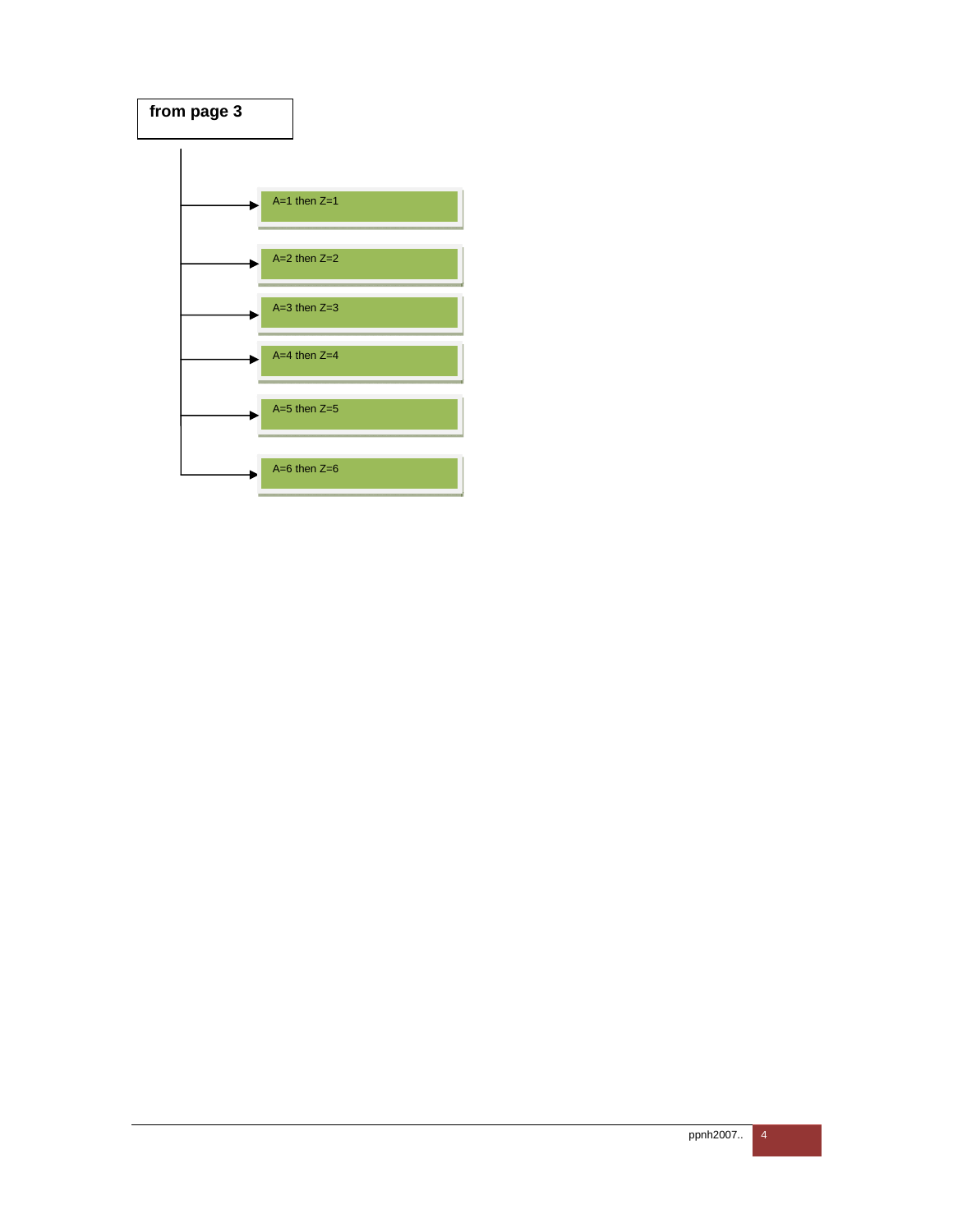## INDIRECT IDENTIFICATION BRANCH

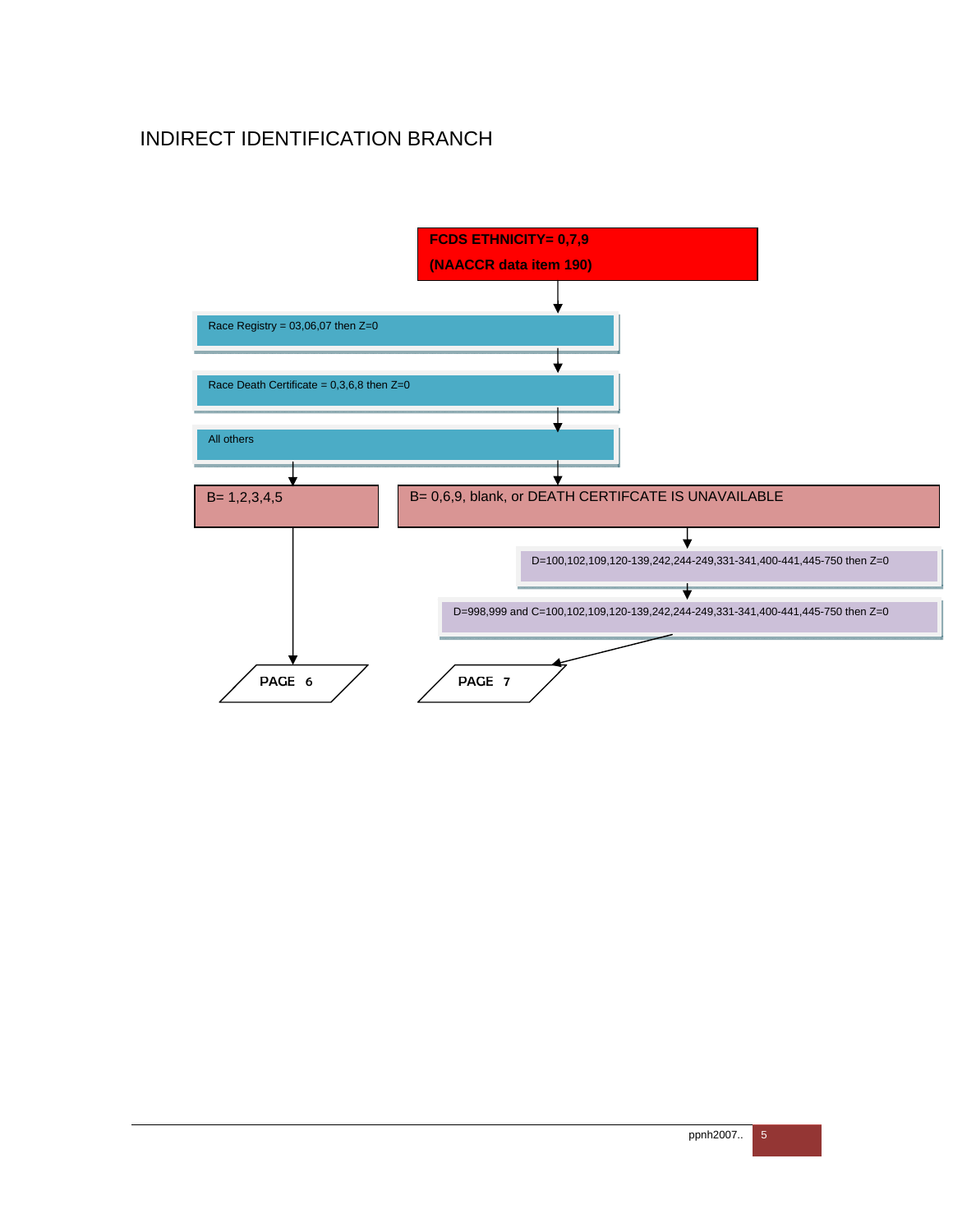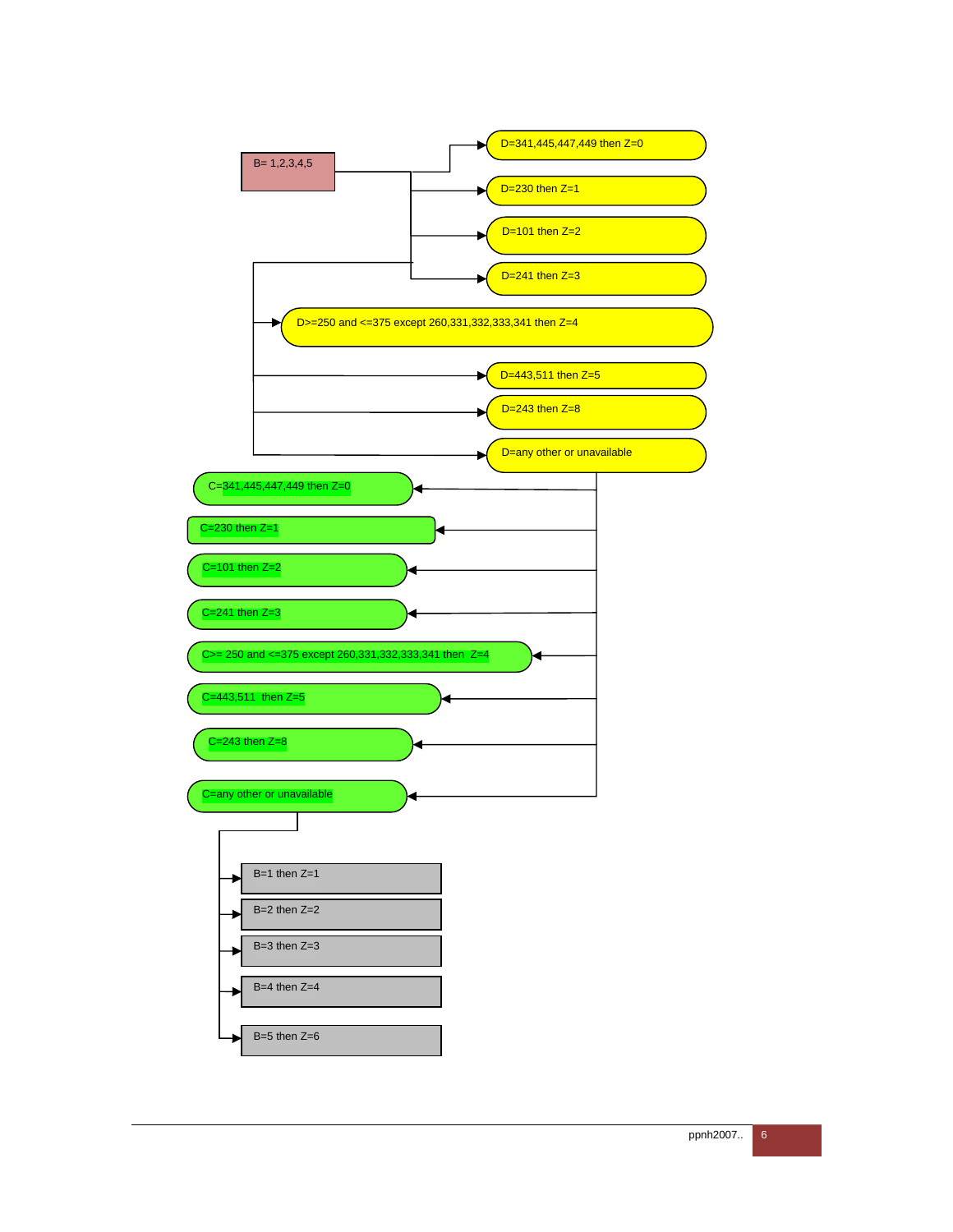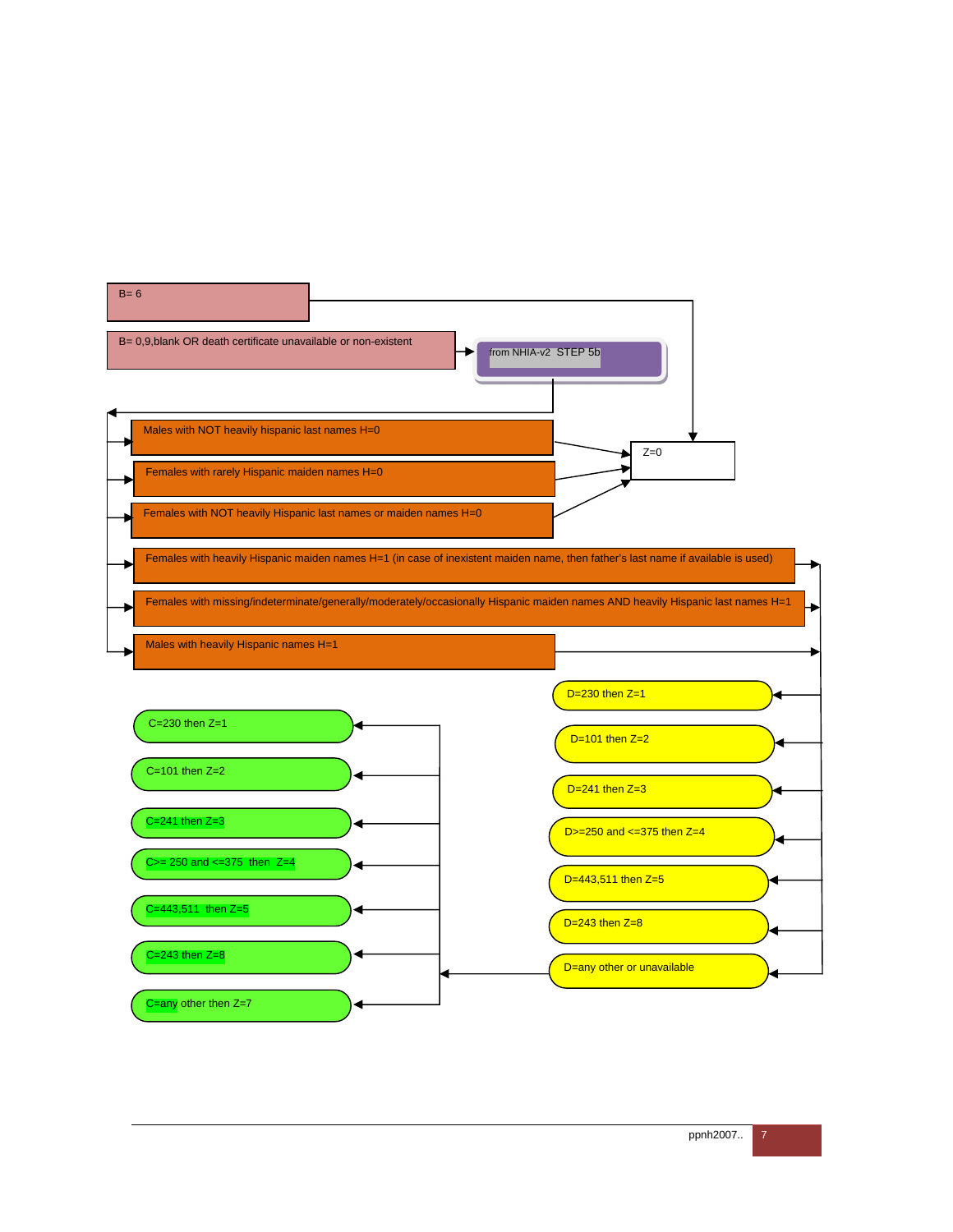Note 1.

For females exclude Maiden names if:

• They are a single letter only

Or if they equal:

- $\bullet$  NA
- $\bullet$  NR
- NONE
- UNK
- NOS
- UNKNOWN
- JR
- MA
- UNKN
- ANA
- NS
- NAA
- MRS
- NA (with a blank space after a)
- UKNOWN
- $\bullet$  SR
- $\bullet$  MR
- UK
- UNKOWN
- REGISTER
- NOT LISTED
- MS
- $\bullet$  BA
- UNKNWON
- UKN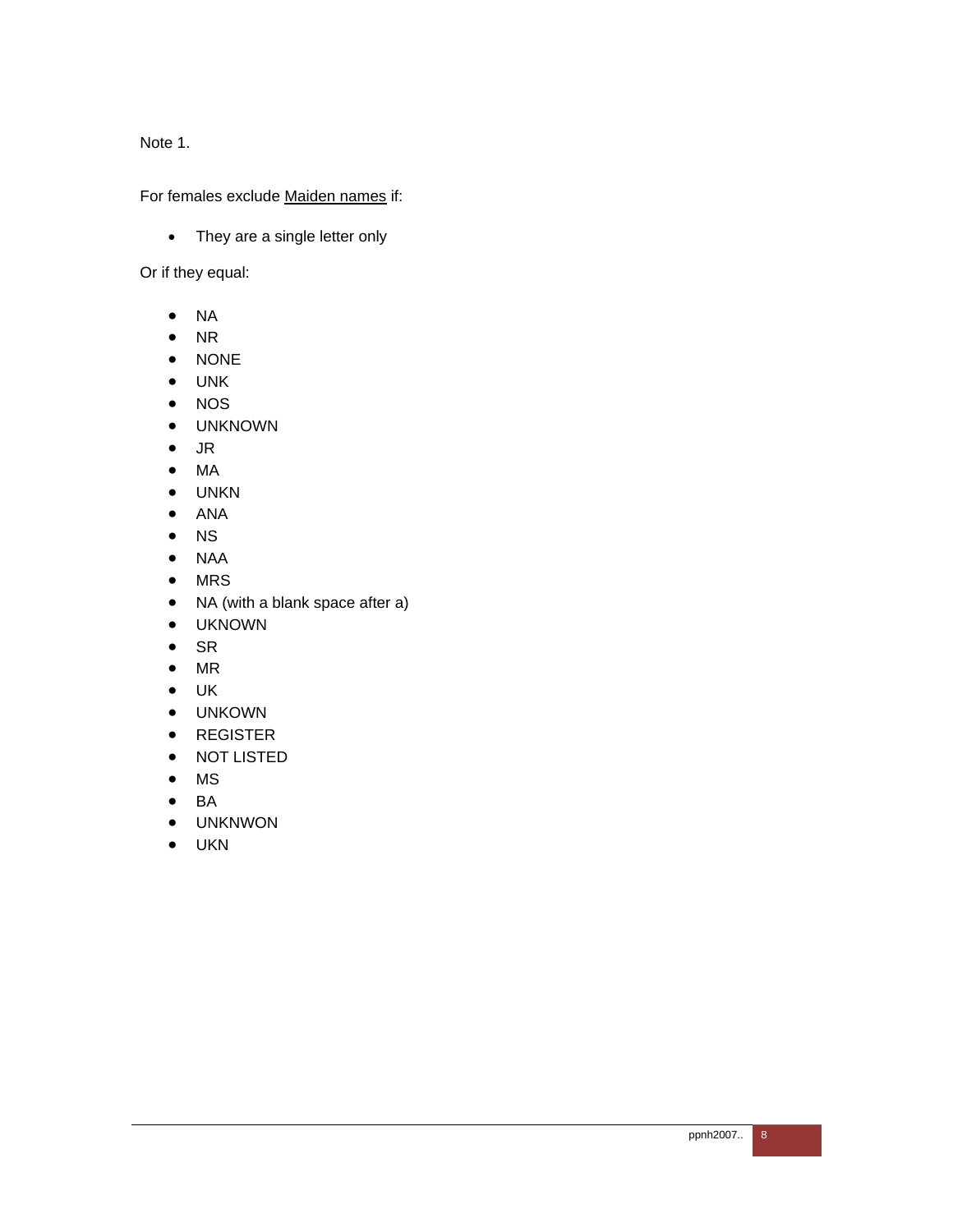**APPENDIX TO THE HISPANIC ORIGIN IDENTIFICATION ALGORITHM**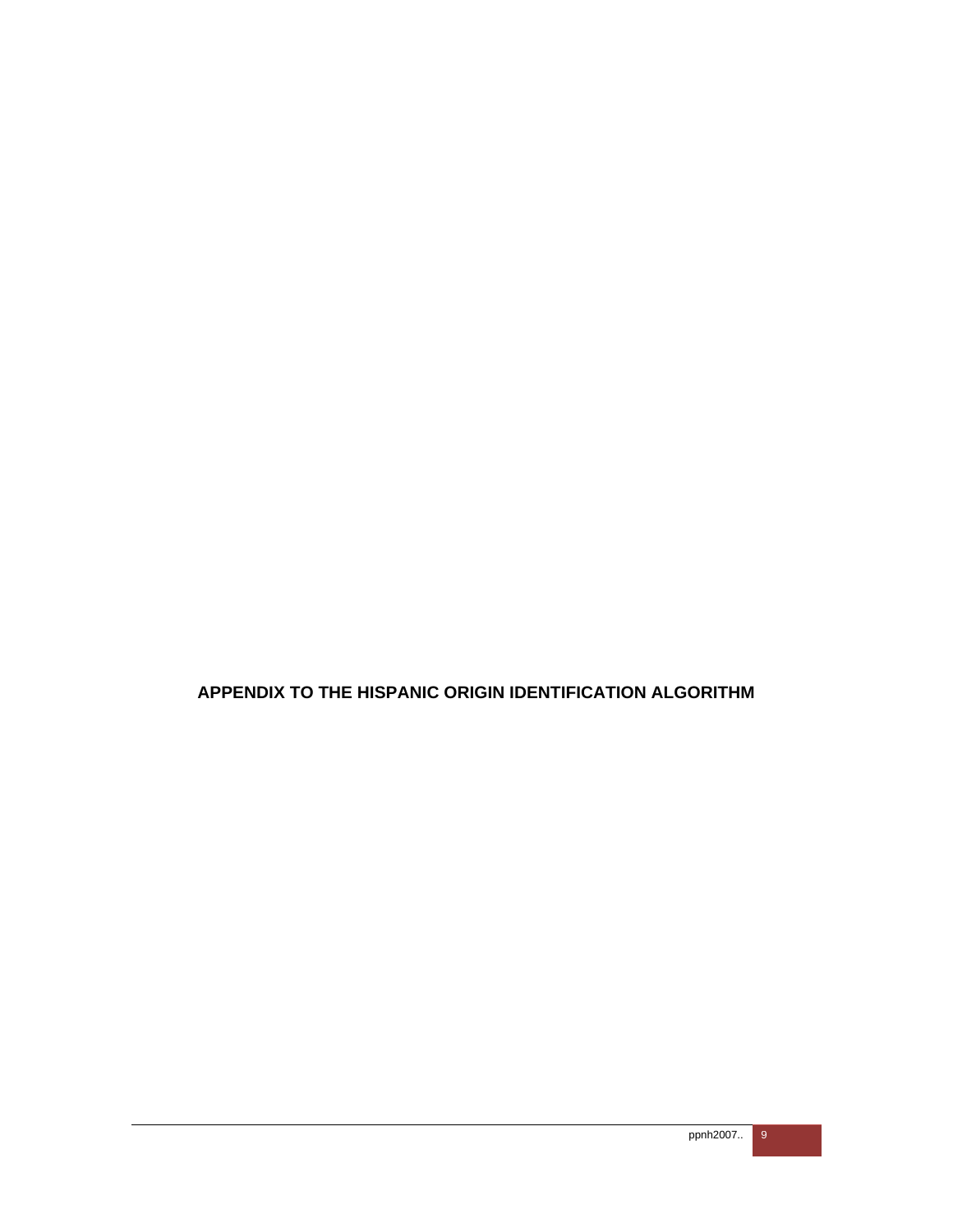#### RACE 1, RACE 2, RACE 3, RACE 4, RACE 5

| Alternate Name | NAACCR Item# | Length | Type    | Source of Standard   Column # |         |
|----------------|--------------|--------|---------|-------------------------------|---------|
| Race 1         | 160          |        |         | Numeric SEER/COC              | 103-104 |
| Race 2         | 161          |        |         | Numeric SEER/COC              | 105-106 |
| Race 3         | 162.         |        |         | Numeric SEER/COC              | 107-108 |
| Race 4         | 163          |        |         | Numeric SEER/COC              | 109-110 |
| Race 5         | 164          |        | Numeric | <b>SEER/COC</b>               | 111-112 |

Refer to the Race Coding Instructions Supplement and to Appendix D (Race and Nationality Descriptions from the 2000 Census and Bureau of Vital Statistics) for guidance. Adopted from the SEER Coding And Staging Manual 2004.

| Code | Definition                                                                                                                | Code | Definition                                             |
|------|---------------------------------------------------------------------------------------------------------------------------|------|--------------------------------------------------------|
| 01   | White                                                                                                                     | 20   | Micronesian, NOS                                       |
| 02   | Black                                                                                                                     | 21   | Chamorran                                              |
| 03   | American Indian, Aleutia, Alask an Native<br>or Eskimo (includes all indigenous<br>populations of the Western hemisphere) | 22   | Guamanian, NOS                                         |
| 04   | Chinese                                                                                                                   | 25   | Polynesian, NOS                                        |
| 05   | Japanese                                                                                                                  | 26   | Tahitian                                               |
| 06   | Filipino                                                                                                                  | 27   | Samoam                                                 |
| 07   | Hawaiian                                                                                                                  | 28   | Tongan                                                 |
| 08   | Korean                                                                                                                    | 30   | Melanesian, NOS                                        |
| 00   | Asian Indian, Pakistani                                                                                                   | 31   | Fiii Islanders                                         |
| 10   | Vietnamese                                                                                                                | 32   | New Guinean                                            |
| 11   | Laotian                                                                                                                   | 96   | Other Asian, including Asian, NOS and<br>Oriental, NOS |
| 12   | Hmong                                                                                                                     | 07   | Pacific Islander, NOS                                  |
| 13   | Kampuchean                                                                                                                | 98   | Other                                                  |
| 14   | Thai                                                                                                                      | 99   | Unknown                                                |

#### SPANISH/HISPANIC ORIGIN

| <b>Alternate Name</b>        | NAACCR Item #   Length   Type |  | Source of Standard   Column # |         |
|------------------------------|-------------------------------|--|-------------------------------|---------|
| Spanish Origin - All Sources | 190                           |  | Numeric SEER/COC              | 115-115 |
| (96 COC) Spanish Surname or  |                               |  |                               |         |
| Origin (SEER)                |                               |  |                               |         |

Enter the patient's designated Spanish or Hispanic origin. This term identifies persons of Spanish/ Hispanic surname or ethnicity. (See Appendix E for a list of Spanish surnames and for instructions for using the list to determine ethnicity) Accurate determination of Hispanic ethnicity is important for purposes for calculating cancer rates for Hispanics. All records for a patient should contain the same code.

Persons of Spanish or Hispanic origin may be of any race, but these categories are generally not used for Native American, Filipinos, etc., who may have Spanish names. The use of code 9 is discouraged. If the medical record does not indicate Hispanic ethnicity and the name does not appear in Appendix E, code 0 non-Hispanic.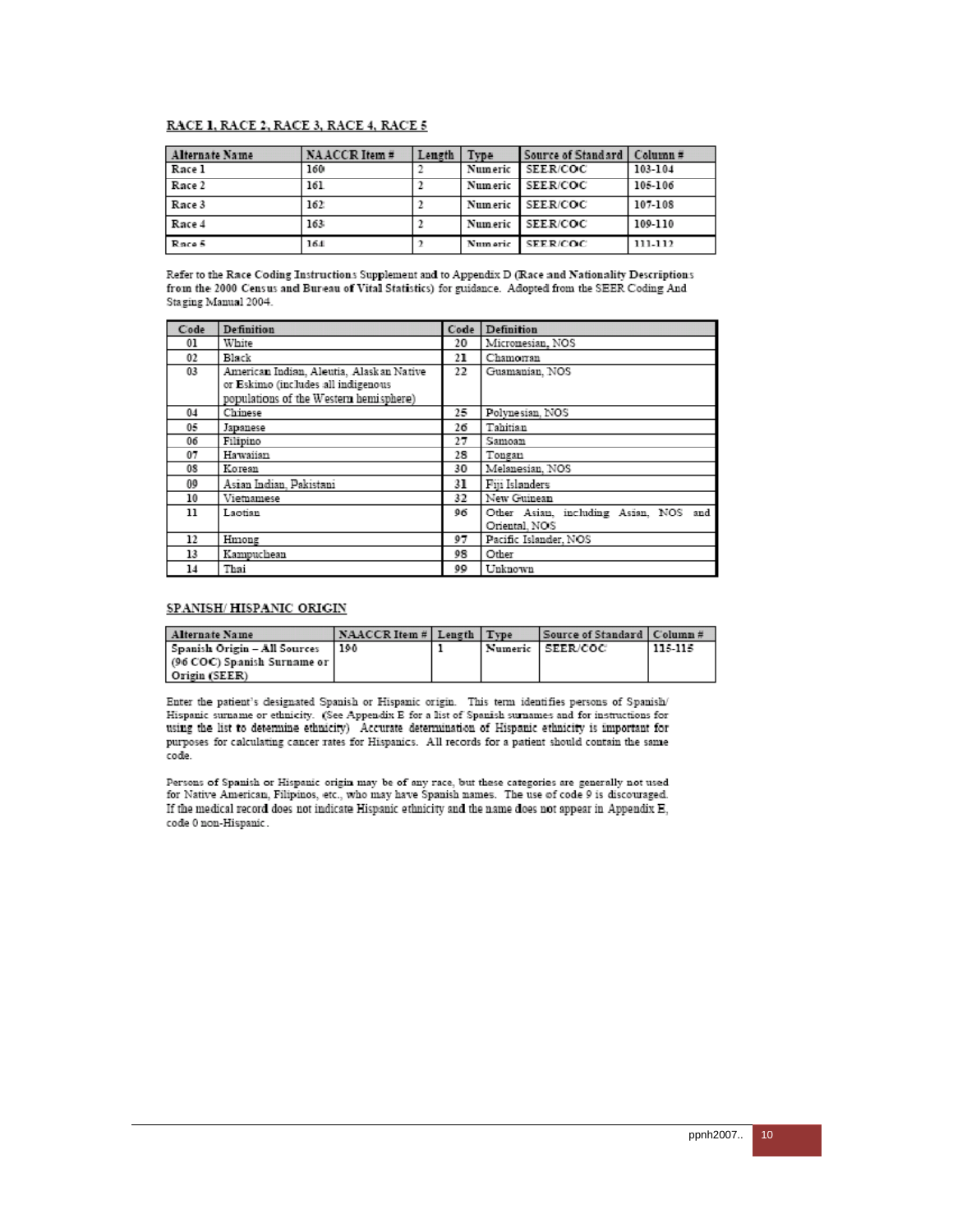If a patient has a Hispanic name but there is reason to believe they are not Hispanic (e.g. the patient is Filipino, or the patient is a woman known to be non-Hispanic who has a Hispanic married name) the code in this fie

| Code | Definition                                                                               |
|------|------------------------------------------------------------------------------------------|
|      | Non-Spanish; non-Hispanic (including Portuguese and Brazilian)                           |
|      | Mexican (includes Chicano)                                                               |
|      | Puerto Rican                                                                             |
|      | Cuban                                                                                    |
|      | South or Central American (except Brazil)                                                |
|      | Other specified Spanish/Hispanic origin (includes European; excludes Dominican           |
|      | Republic')                                                                               |
|      | Spanish, NOS; Hispanic, NOS; Latino, NOS (There is evidence other than surname or maiden |
|      | name that the person is Hispanic, but he/she cannot be assigned to any category of 1-5.) |
|      | Spanish surname only (The only evidence of the person's Hispanic origin is surname or    |
|      | maiden name and there is no contrary evidence that the person is not Hispanic.)          |
|      | Dominican Republic                                                                       |
|      | Unknown whether Spanish or not                                                           |

50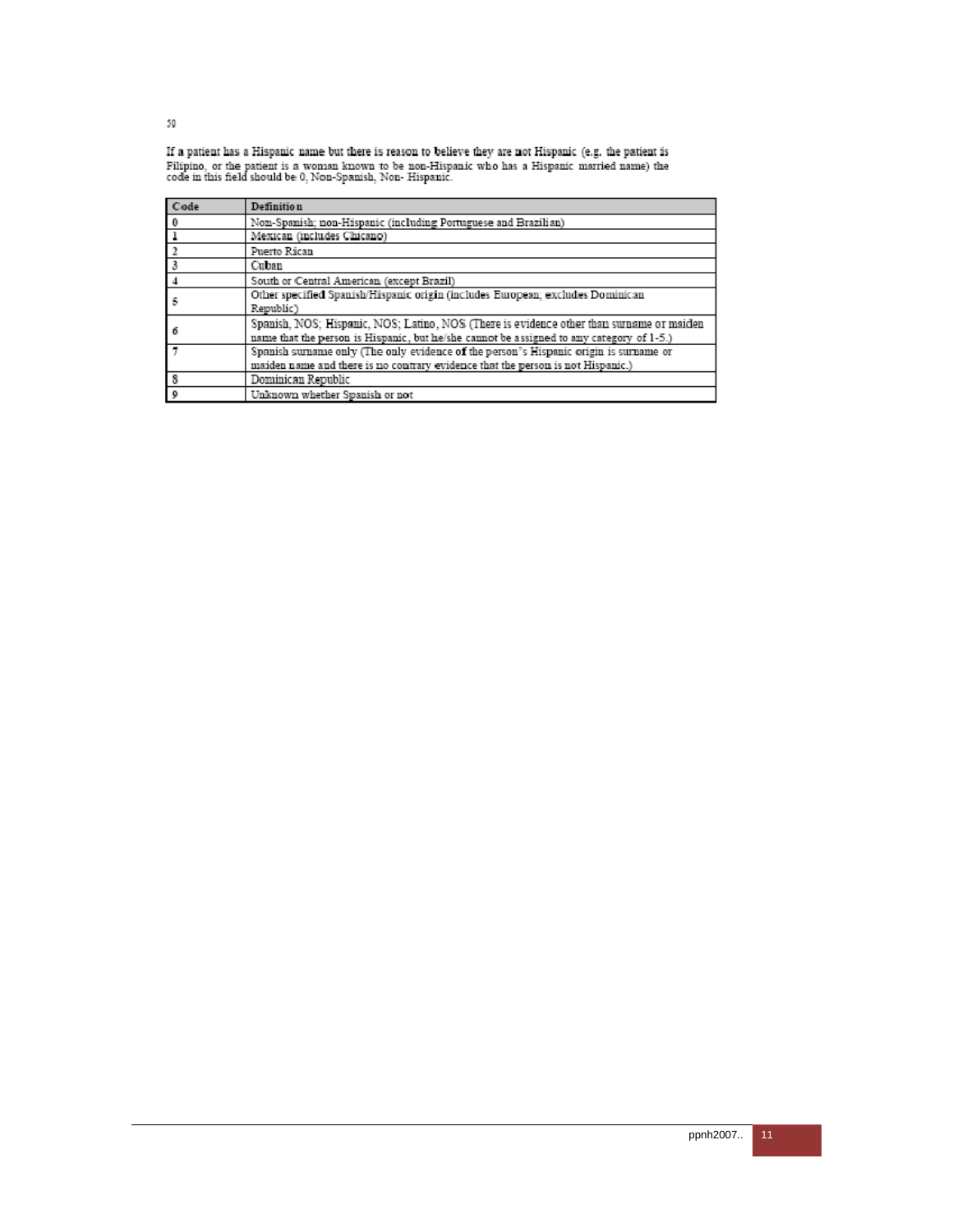#### CONTINENTAL UNITED STATES AND HAWAII

050

051

#### 000 **United States** 001 New England and New Jersey 002 Maine New Hampshire 003 004 Vermont 005 Massachusetts 006 Rhode Island 007 Connecticut 008 New Jersey 010 North Mid-Atlantic States 011 New York 014 Pennsylvania Delaware 017 South Mid-Atlantic States 020 021 Maryland District of Columbia 022  $023$ Virginia 024 West Virginia 025 North Carolina 026 South Carolina 030 Southeastern States Tennessee 031 033 Georgia 035 Florida 037 Alabama 039 Mississippi 040 North Central States  $041$ Michigan 043 Ohio 045 Indiana

047 Kentucky

052 Minnesota 053 Iowa 054 North Dakota 055 South Dakota 056 Montana 060 Central Midwest States 061 Illinois 063 Missouri 065 Kansas 067 Nebraska 070 Southern Midwest States 071 Arkansas 073 Louisiana Oklahoma 075 077 Texas 080 Mountain States 081 Idaho Wyoming 082 083 Colorado 084 Utah 085 Nevada 086 New Mexico 087 Arizona 090 Pacific Coast States 091 Alaska 093 Washington 095 Oregon 097

Northem Midwest States

Wisconsin

California 099 Hawaii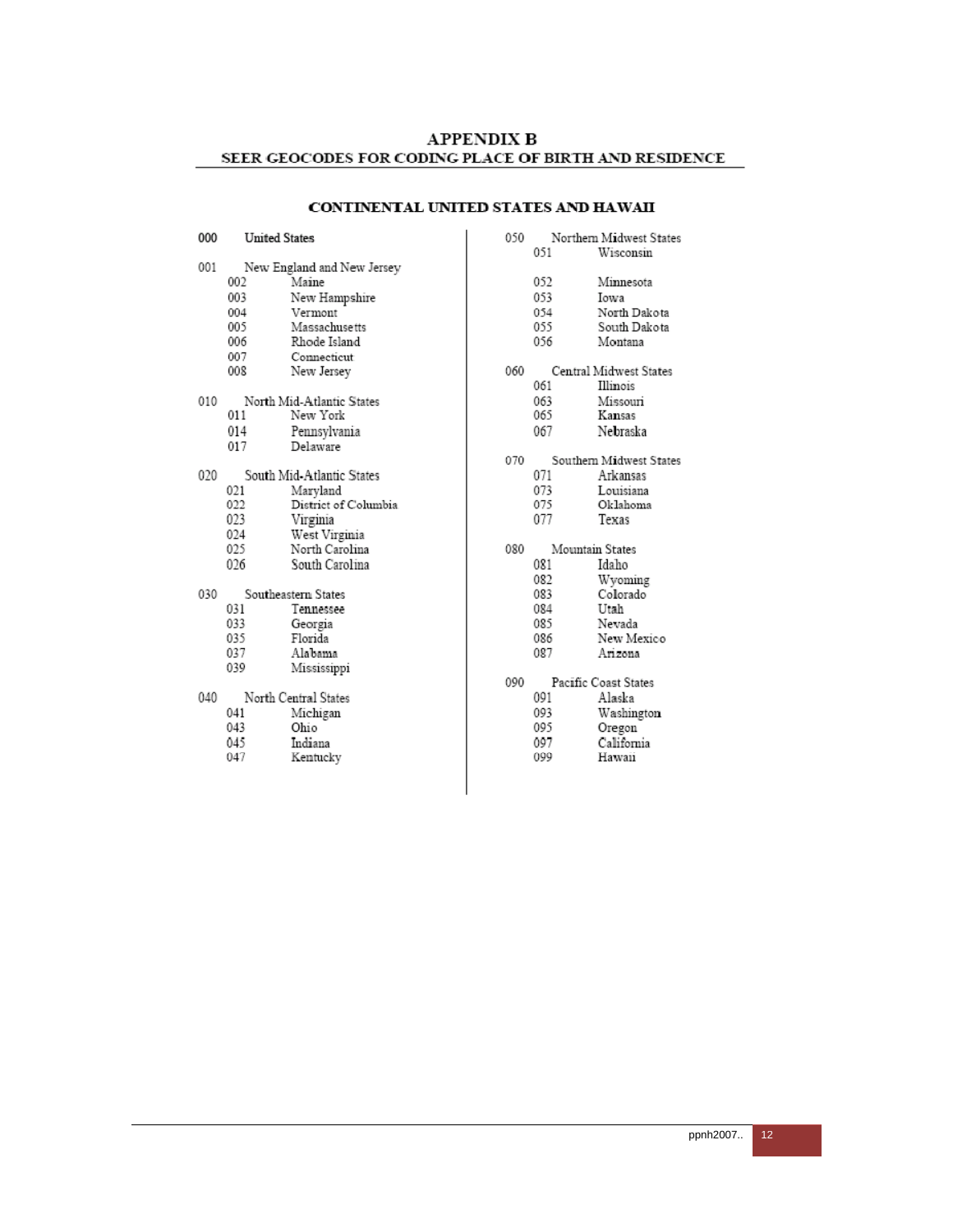#### UNITED STATES POSSESSIONS

When SEER geocodes were originally assigned during the 1970s, the United States owned or controlled islands in the Pacific. Since then many of these islands have either been given their independence or had control turned over to another country. In order to maintain consistent information over time, these islands are still to be coded to the original codes. Earlier designations are listed in parentheses

- Atlantic/Caribbean Area 100
	- 101 Puerto Rico
	- 102 U.S. Virgin Islands
	- 109 Other Atlantic/Caribbean Area
- 110 Canal Zone
- 120 Pacific Area
	- 121 American Samoa
	- 122 Kiribati (Canton and Enderbury Islands, Gilbert Islands, Southern Line Islands, Phoenix Islands)
	- 123 Micronesia [Federated States of] (Caroline Islands, Trust Territory of Pacific Islands)
	- 124 Cook Islands (New Zealand)
	- Tuvalu (Ellice Islands) 125
	- 126 Guam
	- 127 Johnston Atoll
	- Mariana Islands (Trust Territory of Pacific Islands) 129
	- 131 Marshall Islands (Trust Territory Pacific Islands)
	- Midway Islands 132
	- 133 Nampo-Shoto, Southern
	- 134 Ryukyu Islands (Japan)
	- 135 Swan Islands
	- Tokelau Islands (New Zealand) 136
	- 137 Wake Island
	- 139 Palau (Trust Territory of Pacific Islands)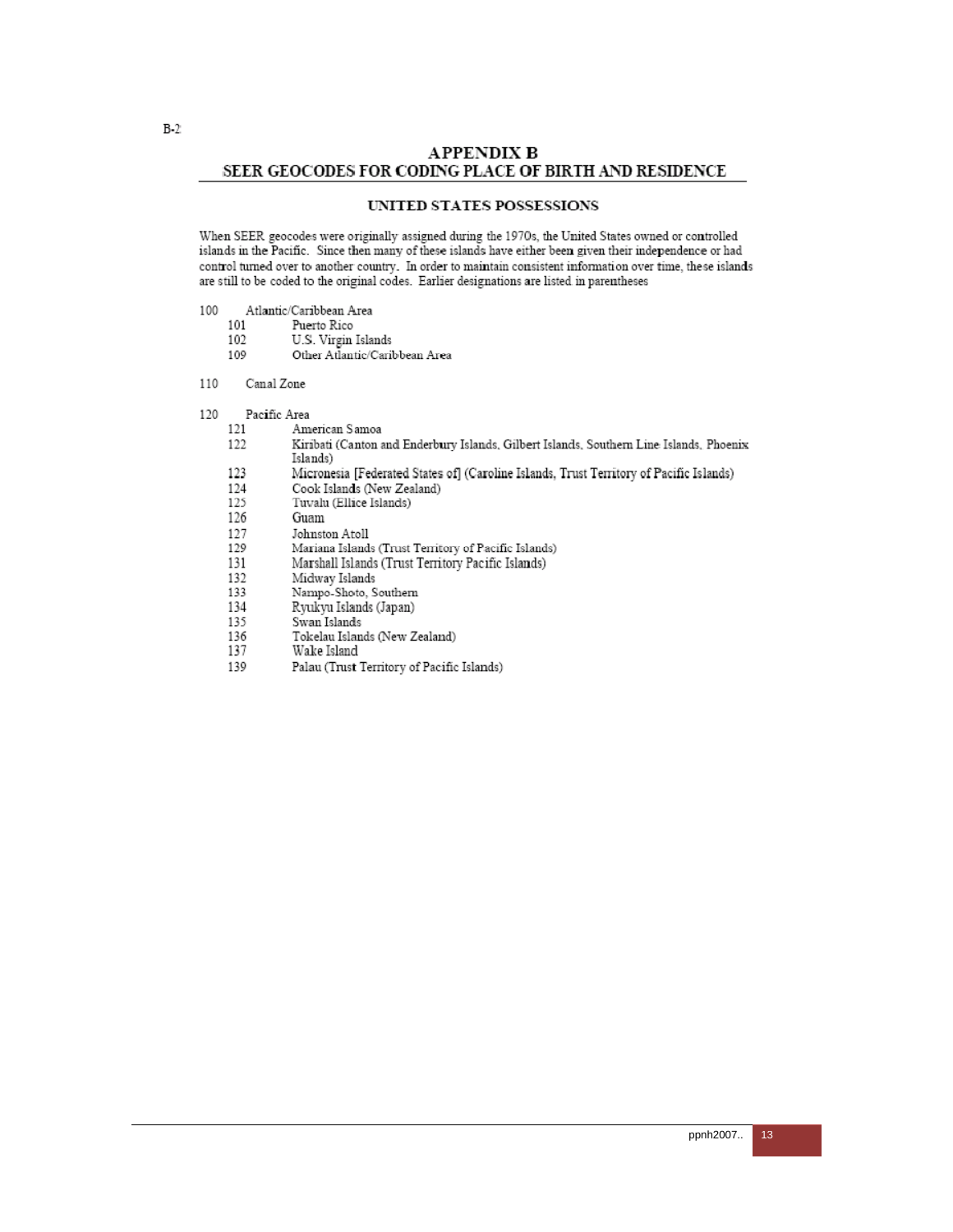#### NORTH AND SOUTH AMERICA, EXCLUSIVE OF THE UNITED STATES AND ITS POSSESSIONS

210 Greenland

| 220  | Canada |                                 |
|------|--------|---------------------------------|
|      | 221    | Labrador                        |
|      |        | Maritime provinces              |
|      |        | New Brunswick                   |
|      |        | Newfoundland and Labrador       |
|      |        | Nova Scotia                     |
|      |        | Prince Edward Island            |
|      | 222    | Quebec                          |
|      |        |                                 |
|      | 223    | Ontario                         |
|      | 224    | Prairie provinces               |
|      |        | Alberta                         |
|      |        | Manitoba                        |
|      |        | Saskatchewan                    |
|      | 225    | Northwest Territories           |
|      |        | Yukon Territory                 |
|      | 226    | British Columbia                |
|      | 227    | Nunavut (Nunavut became an      |
|      |        | official Territory of Canada on |
|      |        | April 1, 1999)                  |
| 230  | Mexico |                                 |
|      |        |                                 |
| 240. |        | North American Islands          |
|      | 241    | Cuba                            |
|      | 242    | Haiti                           |
|      | 243    | Dominican Republic              |
|      | 244    | Jamaica                         |
|      | 245    | Other Caribbean Islands         |
|      |        | Anguilla                        |
|      |        | Antigua and Barbuda             |
|      |        | Barbados                        |
|      |        | British Virgin Islands          |
|      |        | Cayman Islands                  |
|      |        | Dominica                        |
|      |        | Grenada                         |
|      |        | Guadeloupe                      |
|      |        | Martinique                      |

Martinique<br>Montserrat Netherlands Antilles

- St. Kitts and Nevis
- St. Lucia
- St. Vincent and the Grenadines

|     |     | Trinidad and Tobago<br>Turks and Caicos<br>Antilles, NOS<br>British West Indies, NOS<br>Carribean, NOS<br>Leeward Islands, NOS<br>West Indies, NOS<br>Windward Islands, NOS |
|-----|-----|-----------------------------------------------------------------------------------------------------------------------------------------------------------------------------|
|     | 246 | Bermuda                                                                                                                                                                     |
|     | 247 | Bahamas                                                                                                                                                                     |
|     | 249 | St. Pierre and Miquelon                                                                                                                                                     |
| 250 | 251 | Central America<br>Guatemala                                                                                                                                                |
|     | 252 | Belize (British Honduras)                                                                                                                                                   |
|     | 253 | Honduras                                                                                                                                                                    |
|     | 254 | El Salvador                                                                                                                                                                 |
|     | 255 | Nicaragua.                                                                                                                                                                  |
|     | 256 | Costa Rica                                                                                                                                                                  |
|     | 257 | Panama                                                                                                                                                                      |
| 260 |     | North America, NOS                                                                                                                                                          |
|     |     |                                                                                                                                                                             |
| 265 |     | Latin America, NOS                                                                                                                                                          |
| 300 |     | South America, NOS                                                                                                                                                          |
|     | 311 | Colombia                                                                                                                                                                    |
|     | 321 | Venezuela                                                                                                                                                                   |
|     | 331 | Guyana (British Guiana)                                                                                                                                                     |
|     | 332 | Suriname (Dutch Guiana)                                                                                                                                                     |
|     | 333 | French Guiana                                                                                                                                                               |
|     | 341 | Brazil                                                                                                                                                                      |
|     | 345 | Ecuador                                                                                                                                                                     |
|     | 351 | Peru                                                                                                                                                                        |
|     | 355 | Bolivia                                                                                                                                                                     |
|     | 361 | Chile                                                                                                                                                                       |
|     | 365 | Argentina                                                                                                                                                                   |
|     | 371 | Paraguay                                                                                                                                                                    |
|     | 375 | Uruguay                                                                                                                                                                     |

Falkland Islands

381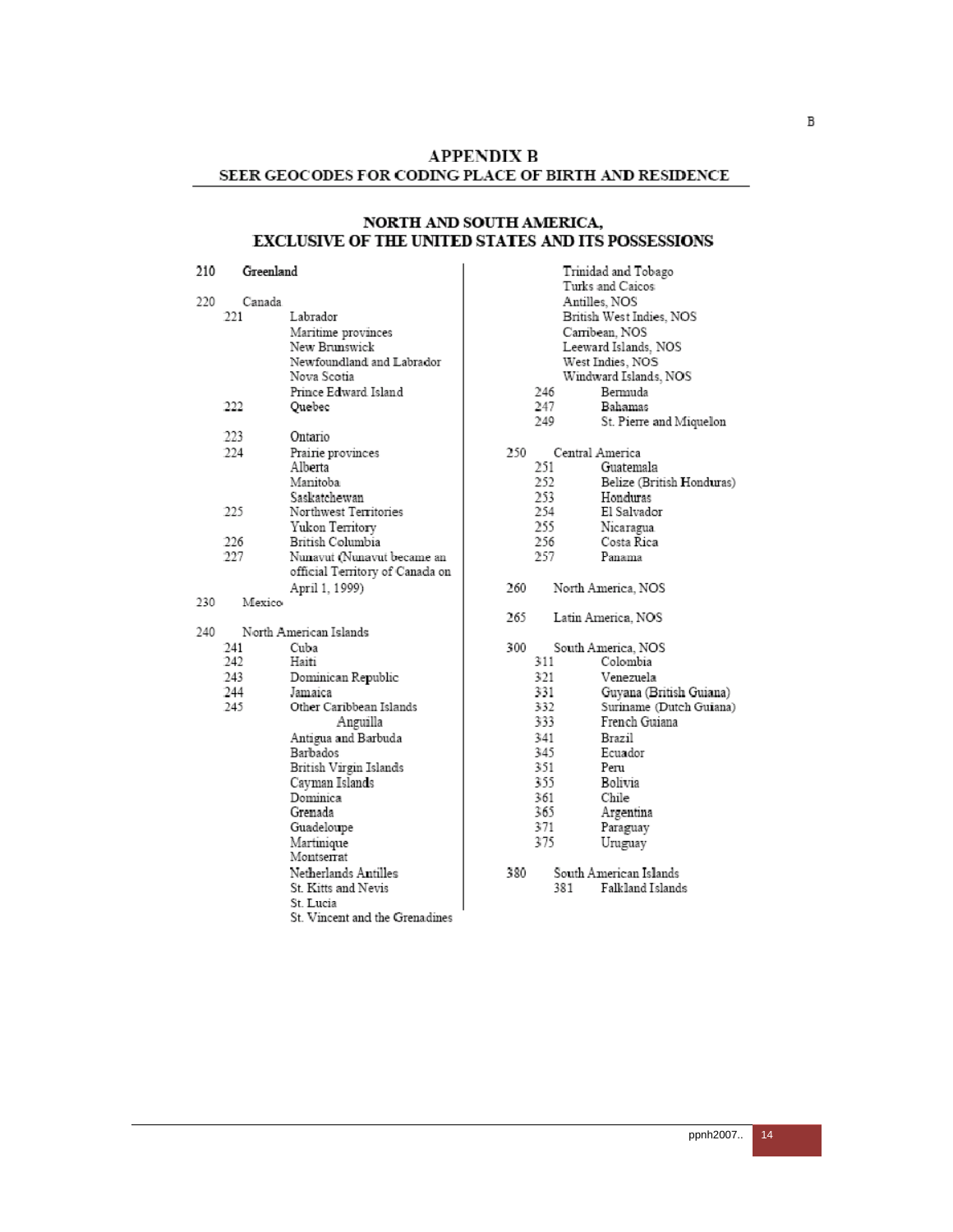$B-4$ 

#### **APPENDIX B** SEER GEOCODES FOR CODING PLACE OF BIRTH AND RESIDENCE

#### **EUROPE**

#### former or alternative names are in parentheses

| Europe, NOS (See code 499)*<br>* Effective cases diagnosed 1/1/92. |                                                                  |  |  |  |
|--------------------------------------------------------------------|------------------------------------------------------------------|--|--|--|
| 400<br>401                                                         | United Kingdom, NOS<br>England<br>Channel Islands<br>Isle of Man |  |  |  |
| 402                                                                | Wales                                                            |  |  |  |
| 403                                                                | Scotland                                                         |  |  |  |
| 404                                                                | Northern Ireland (Ulster)                                        |  |  |  |
| 410                                                                | Ireland (Eire)<br>Ireland, NOS<br>Republic of Ireland            |  |  |  |
| 420                                                                | Scandinavia                                                      |  |  |  |
| 421                                                                | Lapland, NOS                                                     |  |  |  |
| 423                                                                | Iceland<br>Norway                                                |  |  |  |
|                                                                    | Svalbard                                                         |  |  |  |
|                                                                    | Jan Mayen                                                        |  |  |  |
| 425                                                                | Denmark                                                          |  |  |  |
|                                                                    | Faroe Islands                                                    |  |  |  |
| 427<br>429                                                         | Sweden<br>Finland                                                |  |  |  |
|                                                                    |                                                                  |  |  |  |
| 430                                                                | Germanic countries                                               |  |  |  |
| 431                                                                | Germany                                                          |  |  |  |
|                                                                    | (East Germany including East Berlin)                             |  |  |  |
| 432                                                                | (West Germany including West Berlin)<br>Netherlands              |  |  |  |
| 433                                                                | Belgium                                                          |  |  |  |
| 434                                                                | Luxembourg                                                       |  |  |  |
| 435                                                                | Switzerland                                                      |  |  |  |
| 436                                                                | Austria                                                          |  |  |  |
| 437                                                                | Liechtenstein                                                    |  |  |  |
| 440                                                                | Romance-language countries                                       |  |  |  |
| 441                                                                | France                                                           |  |  |  |
|                                                                    | Corsica                                                          |  |  |  |
|                                                                    | Monaco                                                           |  |  |  |
| 443                                                                | Spain<br>Andorra                                                 |  |  |  |
| 445                                                                | Balearic Islands<br>Canary Islands<br>Portugal                   |  |  |  |
|                                                                    | Azores<br>Cape Verde Islands                                     |  |  |  |
|                                                                    | Madeira Islands                                                  |  |  |  |

| 447 | Italy |                                |
|-----|-------|--------------------------------|
|     |       | San Marino                     |
|     |       | Sardinia                       |
|     |       | Sicily                         |
|     |       | Vatican City (Holy See)        |
|     | 449   | Romania                        |
|     |       |                                |
| 450 |       | Slavic countries               |
|     | 451   | Poland                         |
|     | 452   | (former) Czechoslovakia region |
|     |       | Bohemia                        |
|     |       | Czech Republic                 |
|     |       | Moravia                        |
|     |       | Slovak Republic                |
|     |       | Slovakia                       |
|     | 453   | (former) Yugoslavia region     |
|     |       | Bosnia-Herzogovina             |
|     |       | Croatia                        |
|     |       | Dalmatia                       |
|     |       | Montenegro                     |
|     |       | Macedonia                      |
|     |       | Serbia                         |
|     |       | Slavonia                       |
|     |       | Slovenia                       |
|     | 454   | Bulgaria                       |
|     | 455   | Russia                         |
|     |       | Russian Federation             |
|     |       | (former) U.S.S.R.              |
|     |       | Russia, NOS                    |
|     |       | (Russian S.F.S.R.)             |
|     | 456   | Ukraine and Moldova            |
|     |       | (Bessarahia)                   |
|     |       | Moldavia                       |
|     |       | (Moldavian S.S.R.)             |
|     |       | (Ukranian S S R )              |
|     | 457   | Eelarus                        |
|     |       | (Byelorussian S.S.R.)          |
|     |       | (White Russia)                 |
|     | 458   | Estonia (Estonian S.S.R.)      |
|     | 459   | Latvia (Latvian S.S.R.)        |
|     | 461   | Lithuania                      |
|     |       | (Lithuanian S.S.R.)            |
|     | 463   | Baltic Republic(s), NOS        |
|     |       | (Baltic States, NOS)           |
| 470 |       | Other mainland Europe          |
|     | 471   | Greece                         |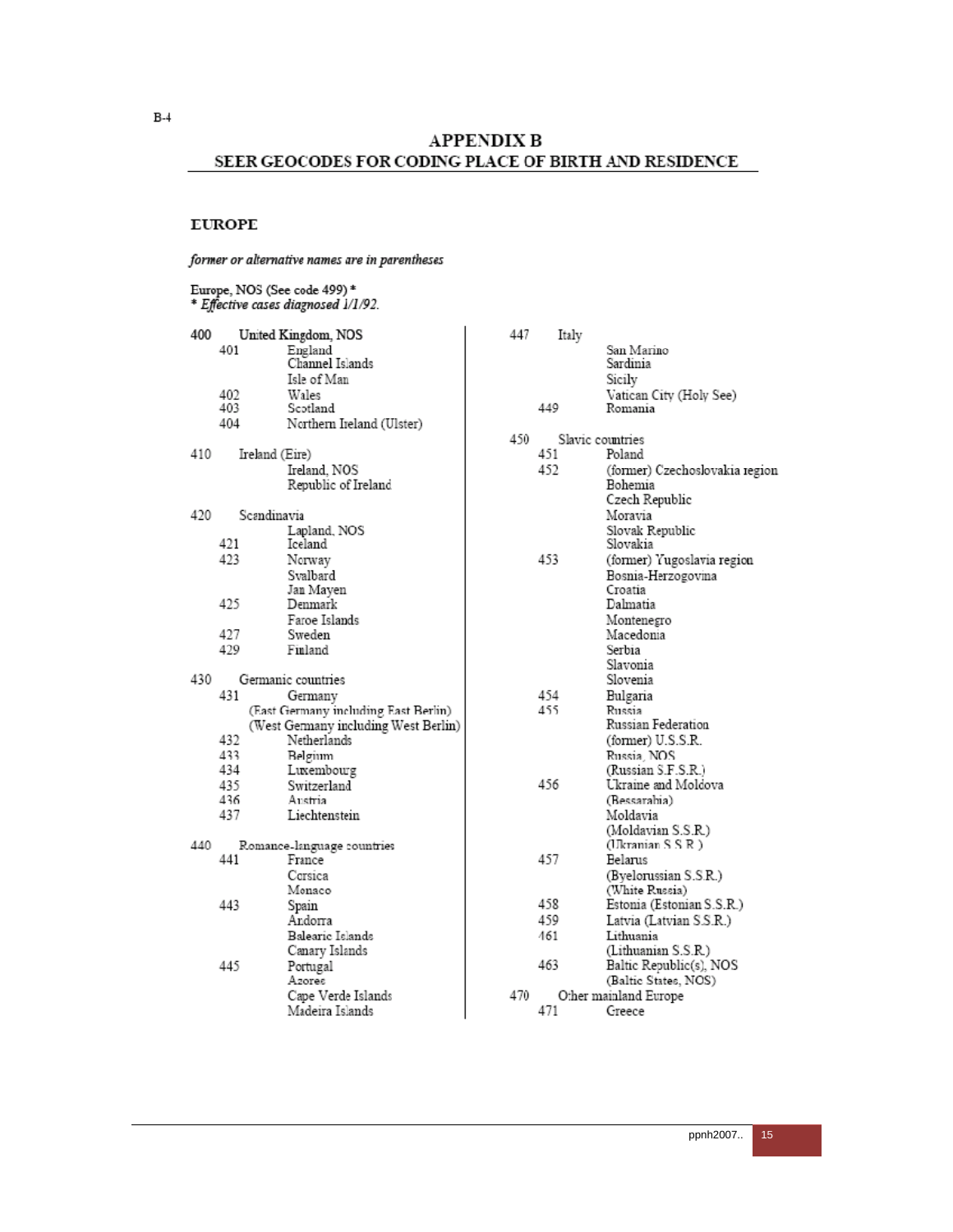- EUROPE Cont.
- 475 Hungary 481 Albania 485 Gibraltar 490 Other Mediterranean islands 491 Malta 495 Cyprus Europe, NOS\*  $400$ Central Europe, NOS Eastem Europe, NOS Northern Europe, NOS Southern Europe, NOS Western Europe, NOS
- \* Effective cases diagnosed 1/1/92.

#### **AFRICA**

500

| 500 | Africa, NOS | Central Africa, NOS<br>Equatorial Africa, NOS |
|-----|-------------|-----------------------------------------------|
| 510 |             | North Africa, NOS                             |
|     | 511         | Morocco                                       |
|     | 513         | Algeria                                       |
|     | 515         | Tunisia                                       |
|     | 517         | Libya                                         |
|     |             | (Cyrenaica)                                   |
|     |             | (Tripoli)                                     |
|     |             | (Tripolitania)                                |
|     | 519         | Egypt (United Arab Republic)                  |
| 520 |             | Sudanese countries                            |
|     |             | Burkina Faso (Upper Volta)                    |
|     | Chad        |                                               |
|     | Mali        |                                               |
|     |             | Mauritania                                    |
|     |             | Niger                                         |
|     |             | Sudan (Anglo-Egyptian Sudan)                  |
|     |             | Western (Spanish) Sahara                      |
| 530 |             | West Africa, NOS                              |
|     |             | French West Africa, NOS                       |
|     | 531         | Nigeria                                       |
|     |             | $\cdots$                                      |

Other West African Countries 539 Benin (Dahomey) Cameroon (Kameroon) Central African Republic (French Equatorial Africa) Cote d-Ivoire (Ivory Coast)

AFRICA- Cont. Congo (Congo-Brazzaville, French Congo) Equatorial Guinea (Spanish Guinea) (Bioko {Fernando Poo}, Rio Muni) Gambia Gabon Ghana Guinea Guinea Bissau (Portuguese Guinea) Liberia Senegal Sierra Leone Togo South Africa, NOS 540 541 Zaire (Congo-Lecpoldville, Belgian Congo, Congo/ Kinshasa) 543 Angola (Sao Tome, Principe, Cabinda) 545 Republic of South Africa (Bophuthatswana, Cape Colony, Ciskei, Natal, Free State {Orange Free State}, Transkei, Transvaal, Venda), Botswana (Bechuanaland) Lesotho (Basutoland), Namibia (South West Africa) Swaziland 547 Zimbabwe (Rhodesia, Southern Rhodesia) Zambia (Northern Rhodesia)<br>Malawi (Nyasaland) 549 551 553 Mozambique Madagascar (Malagasy 555 Republic)

570 East Africa

| 571  | Tanzama (Tanganyika   |
|------|-----------------------|
|      | Tanzanyika, Zanzibar) |
| ヘーパイ |                       |

- 573 Uganda 575 Kenva
- 577 Rwanda (Ruanda)
- 579
- Burundi (Urundi)<br>Somalia (Somali Republic, 581 Somaliland)
- Djibouti (French Territory of the<br>Afars and Issas, French 583 Somaliland)
- 585 Ethiopia (Abyssinia)Eritrea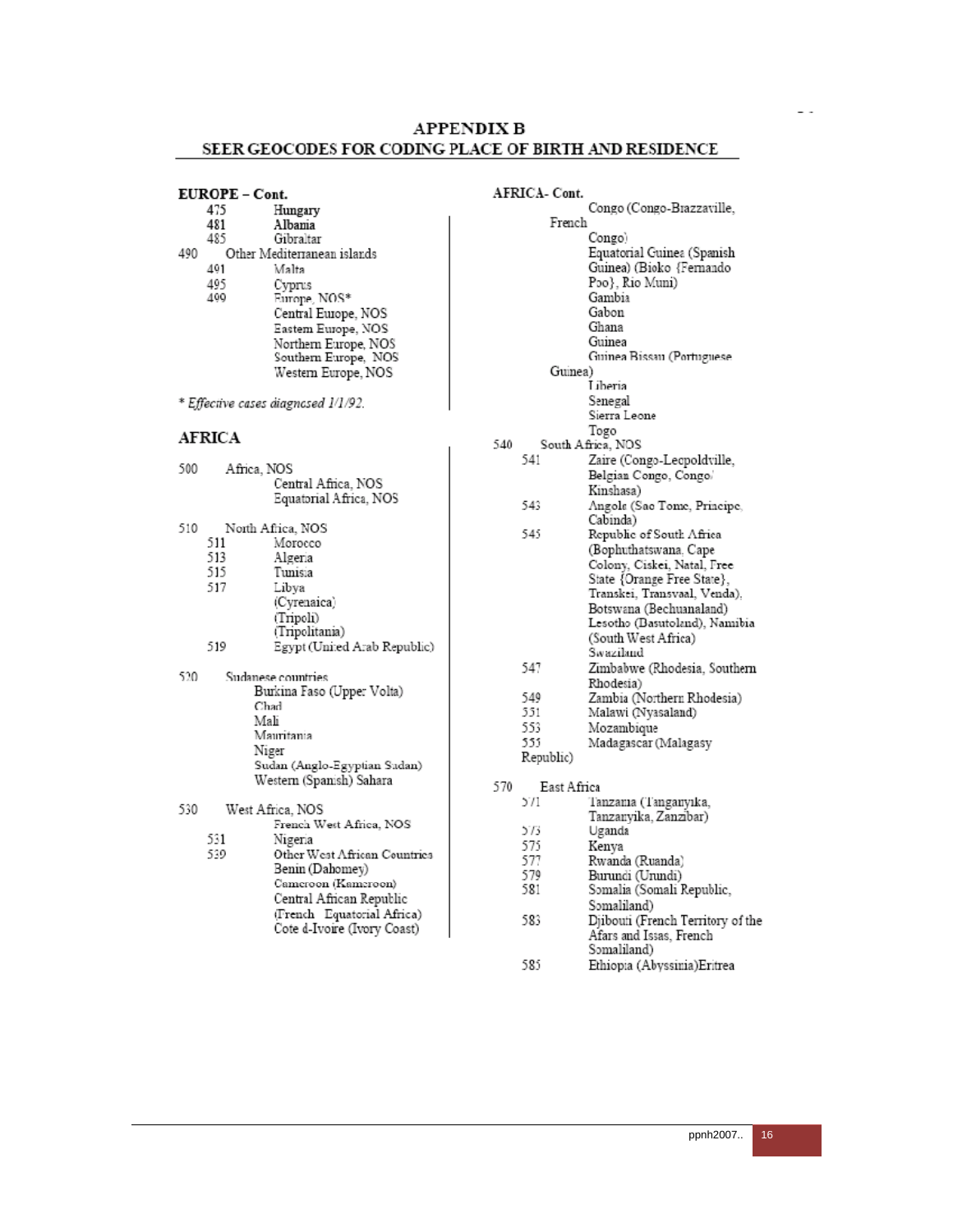#### AFRICA-Cont.

 $580$   $\,$  African Coastal Islands (previously included in  $540)$ Comoros Mauritius Mayotte Reunion Seychelles \* Effective cases diagnosed 1/1/92

#### ASIA

600 Asia, NOS\*

| 610 | 611 | Near East<br>Mesopotamia, NOS<br>Turkey<br>Anatolia<br>Asia Minor, NOS |
|-----|-----|------------------------------------------------------------------------|
| 620 |     | Asian Arab Countries                                                   |
|     |     | Iraq-Saudi Arabia Neutral Zone                                         |
|     | 621 | Syria                                                                  |
|     | 623 | Lebanon                                                                |
|     | 625 | Jordan (Transjordan, former                                            |
|     |     | Arab Palestine)                                                        |
|     | 627 | Iraq                                                                   |
|     | 629 | Arabian Peninsula                                                      |
|     |     | Bahrain                                                                |
|     |     | Kuwait                                                                 |
|     |     | Oman and Muscat                                                        |
|     |     |                                                                        |
|     |     | Persian Gulf States, NOS                                               |
|     |     | Qatar                                                                  |
|     |     | Saudi Arabia                                                           |
|     |     | United Arab Emirates (Trucial                                          |
|     |     | States)                                                                |
|     |     | Yemen (Aden, People's                                                  |
|     |     | Democratic Republic of                                                 |
|     |     | Yemen, Southern Yemen)                                                 |
|     | 631 | Israel and former Jewish                                               |
|     |     | Palestine                                                              |
|     |     | Gaza                                                                   |
|     |     | Palestine, NOS                                                         |
|     |     | Palestine (Palestinian National                                        |
|     |     | Authority--PNA)                                                        |
|     |     | West Bank                                                              |
|     | 633 | Caucasian Republics of the                                             |
|     |     | former U.S.S.R.                                                        |
|     |     | Armenia                                                                |
|     |     | Azerbaijan (Nagomo-                                                    |
|     |     | Karabakh)                                                              |
|     |     | Georgia                                                                |

### $ASIA - Cont.$

| 634      |                | Other Asian Republics of the former |
|----------|----------------|-------------------------------------|
| U.S.S.R. |                |                                     |
|          |                | Kazakhstan (Kazakh S.S.R.)          |
|          |                | Kyrgystan (Kirghiz S.S.R.,          |
|          | Kyrgyz)        |                                     |
|          |                | Tajikistan (Tadzhik S.S.R.)         |
|          |                | Turkmenistan (Turkmen S.S.R.)       |
|          |                | Uzbekistan (Uzbek S.S.R.)           |
|          | 637            | Iran (Persia)                       |
|          | 638            | Afghanistan                         |
|          | 639            | Pakistan (West Pakistan)            |
|          | 640            | Mid-East Asia, NOS                  |
|          |                | Maldives                            |
|          | 641            | India, Andaman Islands              |
|          | 643            | Nepal, Bhutan, Sikkim               |
|          | 645            | Bangladesh (East Pakistan)          |
|          | 647            | Sri Lanka (Ceylon)                  |
|          | 649            | Myanmar (Burma)                     |
|          |                |                                     |
| 650      | Southeast Asia |                                     |
|          | 651            | Thailand (Siam)                     |
|          |                |                                     |
| 660      | Indochina      |                                     |
|          | 661            | Laos                                |
|          | 663            | Cambodia, Kampuchea                 |
|          | 665            | Vietnam (Tonkin, Annam,             |
|          |                | Cochin China)                       |
|          | 671            | Malaysia, Singapore, Brunei         |
|          | 673            | Indonesia (Dutch East Indies)       |
|          | 675            | Philippines (Philippine Islands)    |
|          |                |                                     |
| 680      | East Asia      |                                     |
|          | 681            | China. NOS                          |
|          | 682            | China (People's Republic of         |
|          | China)         |                                     |
|          | 683            | Hong Kong                           |
|          | 684            | Taiwan (Formosa, Republic of        |
|          | China)         |                                     |
|          | 685            | Tibet                               |
|          | 686            | Macao (Macau)                       |
|          | 691            |                                     |
|          |                | Mongolia                            |

- Japan 693
- 695 Korea
	- North Korea South Korea

\*Effective cases diagnosed 1/1/92.

#### AUSTRALIA AND OCEANIA

- $711\,$ Australia and Australian New Guinea
- 715 New Zealand
- Niue
- 720 Pacific Islands